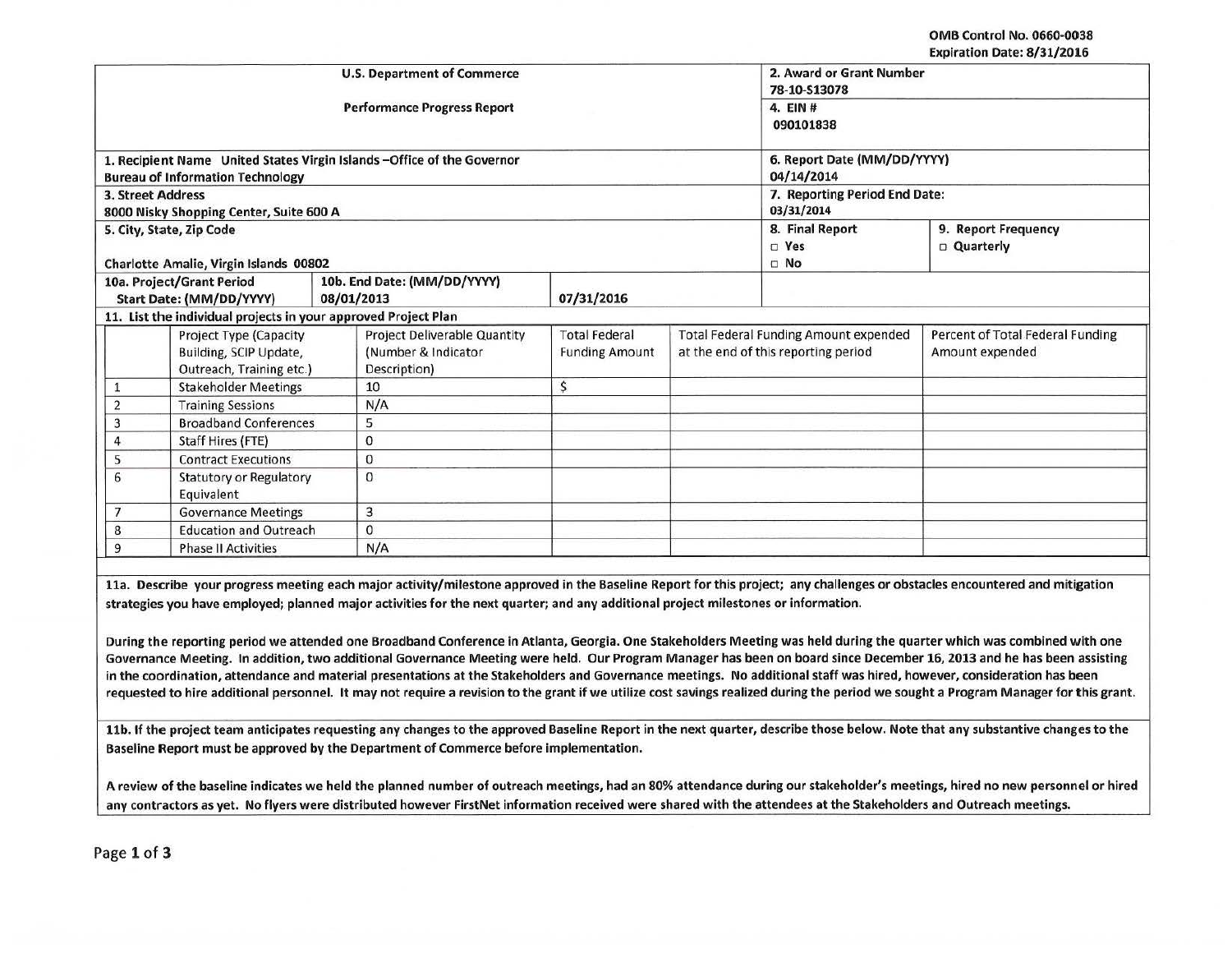11d. Describe any success stories or best practices you have identified. Please be as specific as possible.

We currently do not have any success stories to report.

12. Personnel

12a. If the project is not fully staffed, describe how any lack of staffing may impact the project's time line and when the project will be fully staffed.

This grant was solicited with the intention that a single person, a Program Manager, would have the responsibility of providing oversight for the SLIGP grant. He would ensure that all activities are completed on time and within budget. The Program Manager is responsible for carrying out grant activities and reporting to the point of contact (POC). He would also work to expand the State's governance structure. The Program Manager has to provide a Master plan to incorporate the NPSWBN technological requirements into our existing radio and broadband network infrastructure. In addition, he has the responsibility of researching Long Term Evolution (LTE) technologies, educating, coordinating of SLIPG activity, managing the SLIGP Budget, documenting all SLIGP activities, preparing the USVI team for the FirstNet consultations and assuring compliance with SLIGP requirements.

As indicated earlier, he is currently on board and now able to get the VI team back on track.

12b. Staffing Table

| FTE %<br><b>Job Title</b><br>100%<br>Program Manager |                                                                                                                                                                                          |                          |                            |                                                              | Change<br>No Change |             |                                                |                                                 |                        |
|------------------------------------------------------|------------------------------------------------------------------------------------------------------------------------------------------------------------------------------------------|--------------------------|----------------------------|--------------------------------------------------------------|---------------------|-------------|------------------------------------------------|-------------------------------------------------|------------------------|
|                                                      |                                                                                                                                                                                          |                          |                            | Program Management of SLIGP Grant as delineated above in 12a |                     |             |                                                |                                                 |                        |
|                                                      |                                                                                                                                                                                          |                          |                            | Add Row                                                      | Remove Row          |             |                                                |                                                 |                        |
|                                                      | 13. Subcontracts (Vendors and/or Subrecipients)<br>13a. Subcontracts Table - Include all subcontractors. The totals from this table must equal the "Subcontracts Total" in Question 14f. |                          |                            |                                                              |                     |             |                                                |                                                 |                        |
| Name                                                 | Subcontract Purpose                                                                                                                                                                      | Type<br>(Vendor/Subrec.) | RFP/RFQ<br>Issued<br>(Y/N) | Contract<br>Executed<br>(Y/N)                                | Start<br>Date       | End<br>Date | <b>Total Federal</b><br><b>Funds Allocated</b> | <b>Total Matching</b><br><b>Funds Allocated</b> | Project and % Assigned |
| <b>TBD</b>                                           | <b>Website Development</b><br>and maintenance                                                                                                                                            | Vendor                   | N                          | N                                                            | <b>TBD</b>          | <b>TBD</b>  | \$49,920                                       | \$0                                             | N/A                    |
| TBD                                                  | Cost for wireless<br>technologies<br>consultants                                                                                                                                         | Vendor                   | N                          | N                                                            | TBD                 | <b>TBD</b>  | \$82,800                                       | \$0                                             | N/A                    |

Page 2 of 3